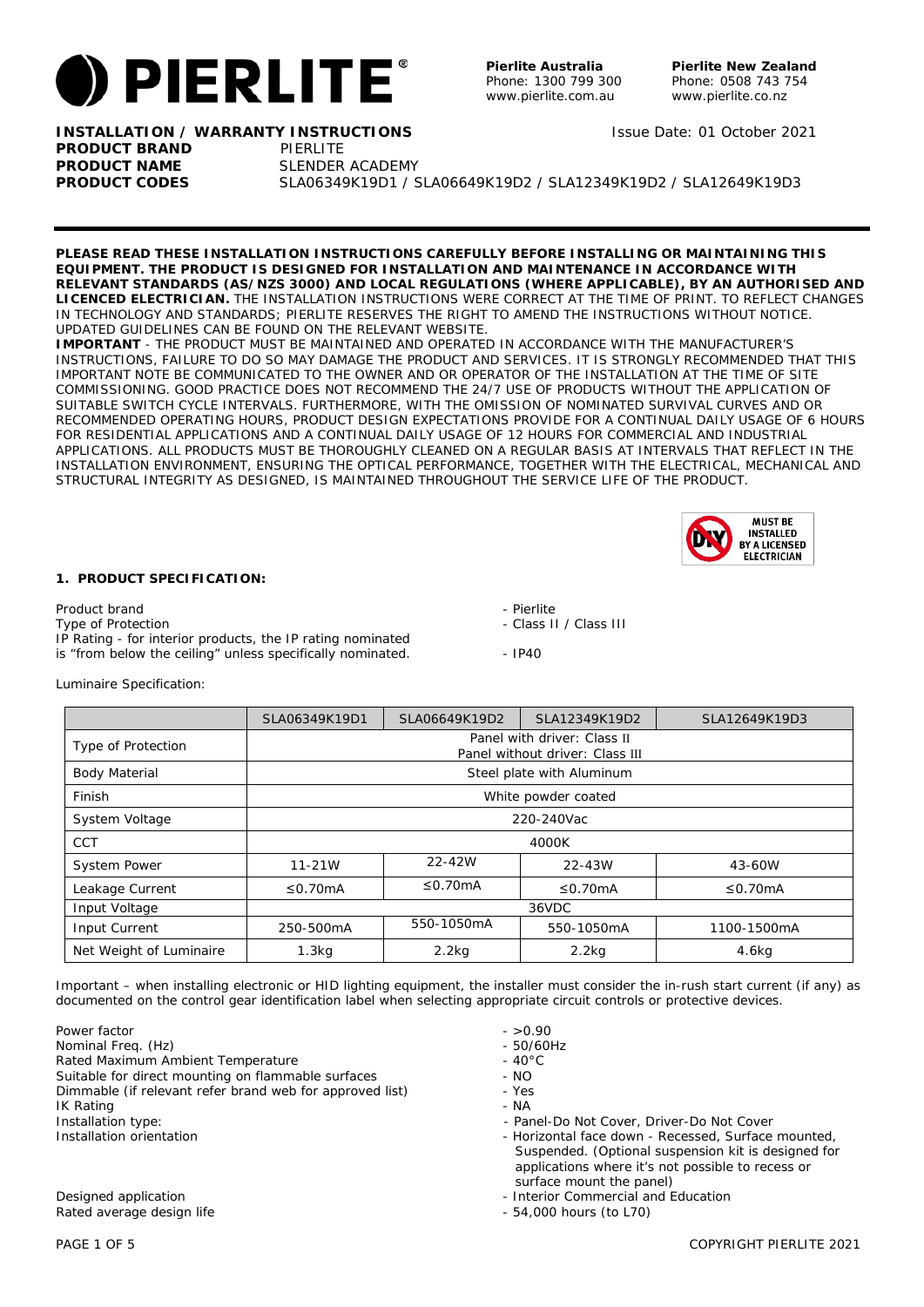

**Pierlite New Zealand** Phone: 0508 743 754 www.pierlite.co.nz

**The dip switch located on the driver allows the change of current and power output. Factory settings could be altered accordingly by adjusting the DIP switches on the driver. Please refer to driver setting label on the driver or the performance table below.**

## Luminaire Performance:

|                        |            | <b>SYSTEM</b> | <b>EXIT</b><br><b>LINE</b><br><b>INRUSH CURRENT</b> |                 |                    |                    | DRIVER SETTING |                |            |                |            |
|------------------------|------------|---------------|-----------------------------------------------------|-----------------|--------------------|--------------------|----------------|----------------|------------|----------------|------------|
| CODE                   | <b>CCT</b> | <b>POWER</b>  | LUMEN                                               | <b>CURRENT</b>  |                    | <b>CURRENT</b>     | $\mathbf{1}$   | $\overline{2}$ | 3          | $\overline{4}$ | 5          |
|                        |            | 11            | 1200                                                | 0.06A           | 12.83A(1.23us)     | 250mA              | ON             | <b>OFF</b>     | ON         | <b>OFF</b>     |            |
|                        | 13         | 1300          | 0.07A                                               | 12.75A(1.23us)  | 300 <sub>m</sub> A | ON                 | <b>OFF</b>     | <b>OFF</b>     | <b>OFF</b> |                |            |
|                        |            | 15            | 1500                                                | 0.07A           | 12.76A(1.23us)     | 350mA              | <b>OFF</b>     | ΟN             | ON         | <b>OFF</b>     |            |
| SLA06349K19D1          | 4000K      | 17            | 1700                                                | 0.08A           | 12.72A(1.3us)      | 400mA (Default)    | <b>OFF</b>     | ON             | OFF        | <b>OFF</b>     |            |
|                        |            | 19            | 1800                                                | 0.09A           | 12.84A(1.23us)     | 450mA              | <b>OFF</b>     | <b>OFF</b>     | ON         | <b>OFF</b>     |            |
|                        |            | 21            | 2000                                                | 0.10A           | 12.76A(1.23us)     | 500 <sub>m</sub> A | OFF            | <b>OFF</b>     | <b>OFF</b> | <b>OFF</b>     |            |
|                        |            | 22            | 2500                                                | 0.10A           | 13.4A(0.0478ms)    | 550mA              | ON             | <b>OFF</b>     | ON         | <b>OFF</b>     | <b>OFF</b> |
|                        |            | 24            | 2700                                                | 0.11A           | 13.24A(0.0478ms)   | 600mA              | ON             | <b>OFF</b>     | <b>OFF</b> | ON             | <b>OFF</b> |
|                        |            | 26            | 2900                                                | 0.12A           | 13.62A(0.0478ms)   | 650mA              | ON             | OFF            | <b>OFF</b> | <b>OFF</b>     | <b>OFF</b> |
|                        |            | 28            | 3100                                                | 0.13A           | 13.66A(0.0478ms)   | 700mA              | <b>OFF</b>     | ON             | ON         | ON             | <b>OFF</b> |
|                        |            | 30            | 3300                                                | 0.14A           | 13.70A(0.0478ms)   | 750mA              | <b>OFF</b>     | ON             | ON         | <b>OFF</b>     | <b>OFF</b> |
| SLA06649K19D2          | 4000K      | 31            | 3400                                                | 0.14A           | 12.69A(0.0503ms)   | 800mA              | <b>OFF</b>     | ON             | <b>OFF</b> | ON             | <b>OFF</b> |
|                        |            | 33            | 3600                                                | 0.15A           | 13.68A(0.0478ms)   | 850mA              | OFF            | ON             | <b>OFF</b> | <b>OFF</b>     | <b>OFF</b> |
|                        |            | 35            | 3800                                                | 0.16A           | 13.64A(0.0478ms)   | 900mA              | OFF            | <b>OFF</b>     | ON         | ON             | <b>OFF</b> |
|                        |            | 37            | 3900                                                | 0.17A           | 13.19A(0.0493ms)   | 950 <sub>m</sub> A | OFF            | <b>OFF</b>     | ON         | <b>OFF</b>     | <b>OFF</b> |
|                        |            | 39            | 4100                                                | 0.18A           | 13.48A(0.0478ms)   | 1000mA (Default)   | OFF            | <b>OFF</b>     | OFF        | ON             | <b>OFF</b> |
|                        |            | 42            | 4300                                                | 0.19A           | 13.48A(0.0478ms)   | 1050mA             | OFF            | <b>OFF</b>     | <b>OFF</b> | <b>OFF</b>     | <b>OFF</b> |
|                        |            | 22            | 2500                                                | 0.11A           | 13.72A(0.0478ms)   | 550 <sub>m</sub> A | ON             | OFF            | ON         | OFF            | <b>OFF</b> |
|                        |            | 24            | 2700                                                | 0.11A           | 12.12A(0.0648ms)   | 600mA              | ON             | <b>OFF</b>     | OFF        | ON             | <b>OFF</b> |
|                        |            | 26            | 2900                                                | 0.12A           | 13.40A(47.49us)    | 650mA              | ON             | <b>OFF</b>     | <b>OFF</b> | <b>OFF</b>     | <b>OFF</b> |
|                        |            | 28            | 3100                                                | 0.13A           | 13.38A(47.65us)    | 700mA              | OFF            | ON             | ON         | ON             | <b>OFF</b> |
|                        |            | 30            | 3300                                                | 0.14A           | 13.60A(47.65us)    | 750mA              | OFF            | ON             | ON         | <b>OFF</b>     | <b>OFF</b> |
| SLA12349K19D2          | 4000K      | 32            | 3400                                                | 0.15A           | 13.66A(47.65us)    | 800mA              | OFF            | ON             | <b>OFF</b> | ON             | <b>OFF</b> |
|                        |            | 34            | 3600                                                | 0.16A           | 13.43A(47.65us)    | 850mA              | OFF            | ON             | <b>OFF</b> | <b>OFF</b>     | <b>OFF</b> |
|                        |            | 36            | 3800                                                | 0.17A           | 13.56A(47.65us)    | 900mA              | OFF            | <b>OFF</b>     | ON         | ON             | <b>OFF</b> |
|                        |            | 38            | 3900                                                | 0.17A           | 13.56A(47.65us)    | 950mA              | OFF            | <b>OFF</b>     | ON         | <b>OFF</b>     | <b>OFF</b> |
|                        |            | 40            | 4100                                                | 0.18A           | 13.72A(47.40us)    | 1000mA (Default)   | OFF            | <b>OFF</b>     | OFF        | ON             | <b>OFF</b> |
|                        |            | 43            | 4300                                                | 0.19A           | 13.72A(47.40us)    | 1050mA             | <b>OFF</b>     | <b>OFF</b>     | <b>OFF</b> | <b>OFF</b>     | <b>OFF</b> |
|                        |            | 43            | 5200                                                | 0.20A           | 15.06A(45.40us)    | 1100mA             | ON             | OFF            | OFF        | OFF            | <b>OFF</b> |
| 4000K<br>SLA12649K19D3 | 45         | 5400          | 0.21A                                               | 14.91A(45.40us) | 1150mA             | OFF                | ON             | ON             | ON         | <b>OFF</b>     |            |
|                        |            | 47            | 5600                                                | 0.22A           | 14.83A(45.40us)    | 1200mA             | OFF            | ON             | ON         | <b>OFF</b>     | <b>OFF</b> |
|                        |            | 49            | 5800                                                | 0.23A           | 15.12A(45.40us)    | 1250mA             | OFF            | ΟN             | OFF        | ON             | <b>OFF</b> |
|                        |            | 51            | 6000                                                | 0.24A           | 15.11A(1.4us)      | 1300mA (Default)   | OFF            | ON             | OFF        | <b>OFF</b>     | <b>OFF</b> |
|                        |            | 54            | 6200                                                | 0.24A           | 15.08A(1.4us)      | 1350mA             | OFF            | <b>OFF</b>     | ON         | ON             | <b>OFF</b> |
|                        |            | 56            | 6400                                                | 0.25A           | 15.08A(44.65us)    | 1400mA             | OFF            | <b>OFF</b>     | ON         | <b>OFF</b>     | <b>OFF</b> |
|                        |            | 58            | 6600                                                | 0.28A           | 15.00A(44.65us)    | 1450mA             | OFF            | <b>OFF</b>     | <b>OFF</b> | ON             | <b>OFF</b> |
|                        |            | 60            | 6800                                                | 0.26A           | 14.81A(44.65us)    | 1500mA             | OFF            | OFF            | OFF        | OFF            | <b>OFF</b> |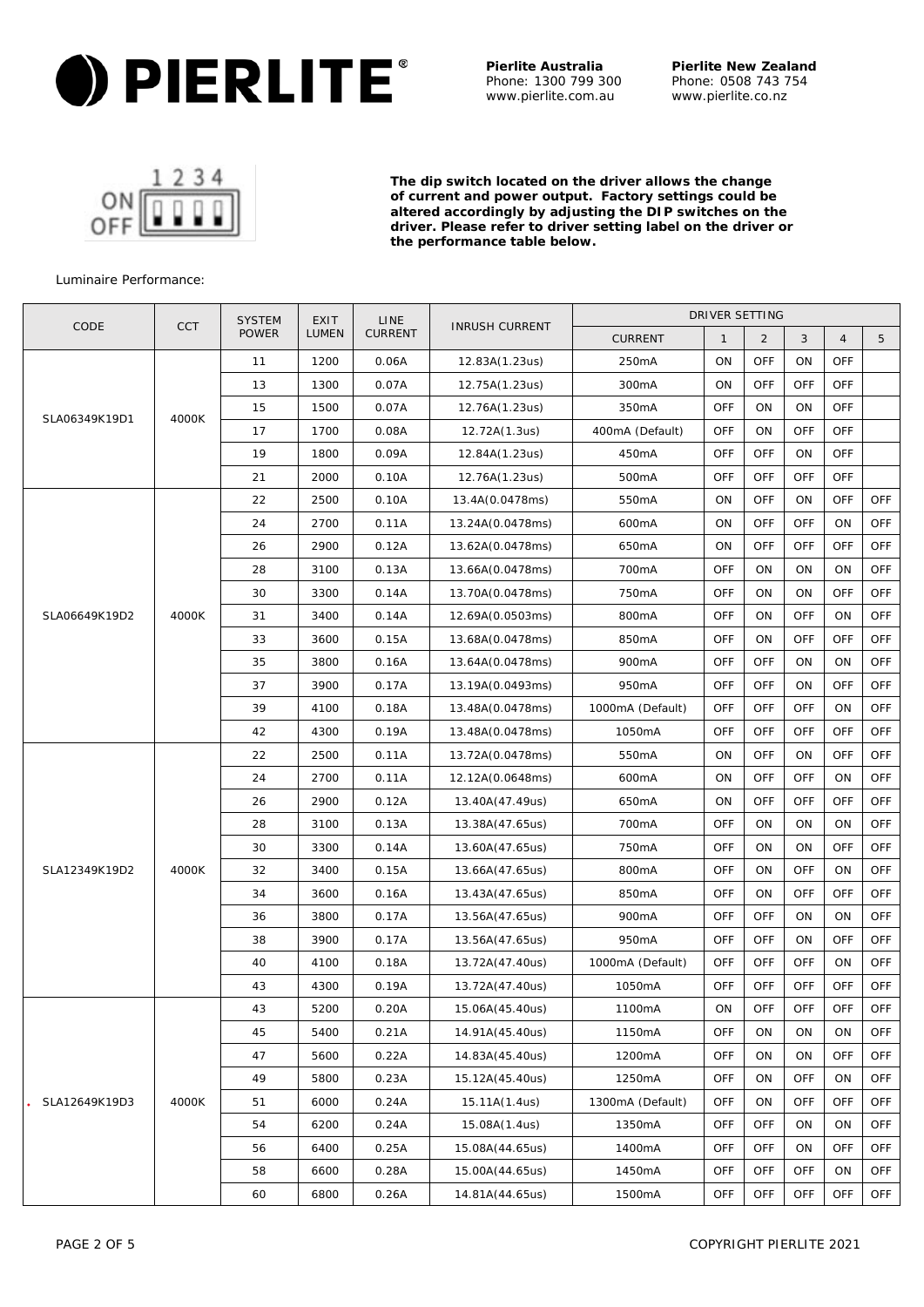

**Pierlite New Zealand** Phone: 0508 743 754 www.pierlite.co.nz

**2. APPROVALS:** The RCM marking of this product applies to AS/NZS CISPR15 (EMC) "Limits and methods of measurement of radio disturbance characteristics of electrical lighting and similar equipment". This product is designed to conform to AS/NZS 60598 "Luminaires, general requirements and tests".

**3. STORAGE:** Prior to installation products are to be stored in cool and dry conditions.

**4. APPLICATION:** The installation application and orientation of the product is designed in accordance with the nominated product IP rating, class designation and these installation instructions. Installation environments and operating conditions beyond these instructions are not recommended.

**5. INSTALLATION / GENERAL:** Installation of the product is to be completed by an authorized and licensed electrician, in accordance with these instructions, relevant standards and local regulations (where applicable). Termination of product wiring, together with the installation of the product must be in a manner and orientation that maintains the integrity of the designated IP rating of the product for electronic control equipment (when supplied) DO NOT MEGGER between A and N.

## **6. INSTALLATION / SPECIAL CONDITIONS** (relevant only for products approved for such an installation):

**(a) products installed in high wind environments** must have suitable installation / fastening methods applied to ensure the product's mounting points are not damaged through, corrosion, constant vibration and or movement. Exterior products are designed with precise vertical aiming limits, which should not be exceeded. Any vertical floodlight aiming requirements should be specifically validated in writing with the relevant brand before consideration.

**(b) products installed in corrosive or salt laden environments** require special consideration and such; specific product selection, inclusive of suitable fastening methods and extensive ongoing maintenance of products installed in these environments require professional advice. It is essential that all aspects of the product selection, material specification and maintenance are specifically designed for such use and a cleaning program be adopted that maintains the design integrity of the product. **(c) interior highbay products** must be vertically suspended. The method of suspension (chain etc) must be able to support at least 5 times the total weight of the fitting. Do not install where air movement will cause the fitting to swing about, causing wear and tear of attachment points. Luminaires should be installed where access for maintenance is practical and allows for maintenance to be completed in accordance with the manufacturer's recommendations.

**(d) interior (downlight) products** must be installed to ensure the lamp unit or the driver (if supplied) are not covered with any combustible materials or insulation; minimum spacings nominated for these materials are mandatory. Unless otherwise specified, minimum clearances are in accordance with AS/NZS 3000 requirements. The product is not designed for installation environments which restrict conventional airflow movements eg: enclosed boxes or concrete profiles. For dimming purposes please see the relevant product brand web site for the dimming compatibility chart. When mounting multiple fixtures to conductive structures, it is recommended that the structure is earthed. The mounting facilities provided for the transformer/driver (if any), need only be utilized if in the application of the product is required by AS/NZS 3000. IP ratings stated (if any) are from below the ceiling unless stated otherwise and the installation of the product must be in a manner that maintains the integrity of the relevant IP rating.

### **7. MAINTENANCE:**

**(a)** The supply must be isolated before opening or accessing the luminaire. Product maintenance is IMPORTANT and is critical to the products designed performance. The product is to be maintained in accordance with the manufacturer's instructions. For the latest product maintenance guides please go to relevant brand web site. Pierlite is not responsible for any product not maintained in accordance with the recommended procedure or intervals.

**(b) lamps (where provided):** The product is designed with the supplied LEDs/LAMP and it is strongly recommended that any LEDs/LAMP changes (if any) be made in accordance with the type, colour and brand supplied. For recommended LEDs/LAMP maintenance or operating guides (inclusive of recommended product switch cycles and mandatory run-in procedures for HID and Fluorescent lamps when used with dimming circuits), Pierlite recommends the application of the lamp manufacturer's operating guidelines, which can be found on manufacturer's website. Pierlite is not responsible for the product performance of alternative LEDs/LAMP used. As a member of FluroCycle, we encourage recycling of lamps and components.

**(c) battery (where provided):** The battery is designed with a rated average battery design life of 25,000 hours in standby mode. Battery warranty information can be found on the relevant website; conditional of the product being maintained and operated in accordance with the manufacturer's guidelines and tested in accordance with AS/NZS 2293. For guidelines see product installation instructions or visit the relevant website.

**(d) for products supplied with glass visors or covers**, do not operate the product with a damaged visor or cover; it is recommended the product be turned off, area surrounding the product vaated and the damaged glass replaced by a professional installer immediately.

**8. WARRANTY INSTRUCTIONS:** For the purpose of warranty claims (if any) the following instructions apply:

**Warranty components** – THE PRODUCT, (identified as the THE PRODUCT only). **Warranty period** – Warranty period can be found on the relevant website. The above components are provided with a warranty against manufacturing defects or failure to perform to specifications for products installed by an authorised installer in accordance with the manufacturer's installation instructions and which have not been subject to incorrect operation or maintenance, unauthorised modification or damage arising from any intervening cause. **Warranty reference** – The warranty reference date commences from the date of purchase. **Warranty point of contact** – Pierlite Australia Phone: 1300 799 300 www.pierlite.com.au; Pierlite New Zealand Phone: 0508 743 754 www.pierlite.co.nz **Warranty claim procedure** – For the purpose of making a claim the customer must: 1. Contact the "point of contact" above and upon provision of proof of purchase the customer will receive a goods return advice (GRA) number. 2. At the customer's expense, collect and return the goods to the "point of contact" with the issued GRA number. 3. Upon receipt of the goods, Pierlite will review the claim and if found to be accepted, Pierlite will return a replacement product to the customer to install at the customer's expense. Alternatively, if the claim is rejected, the customer may request the return of the goods at their expense.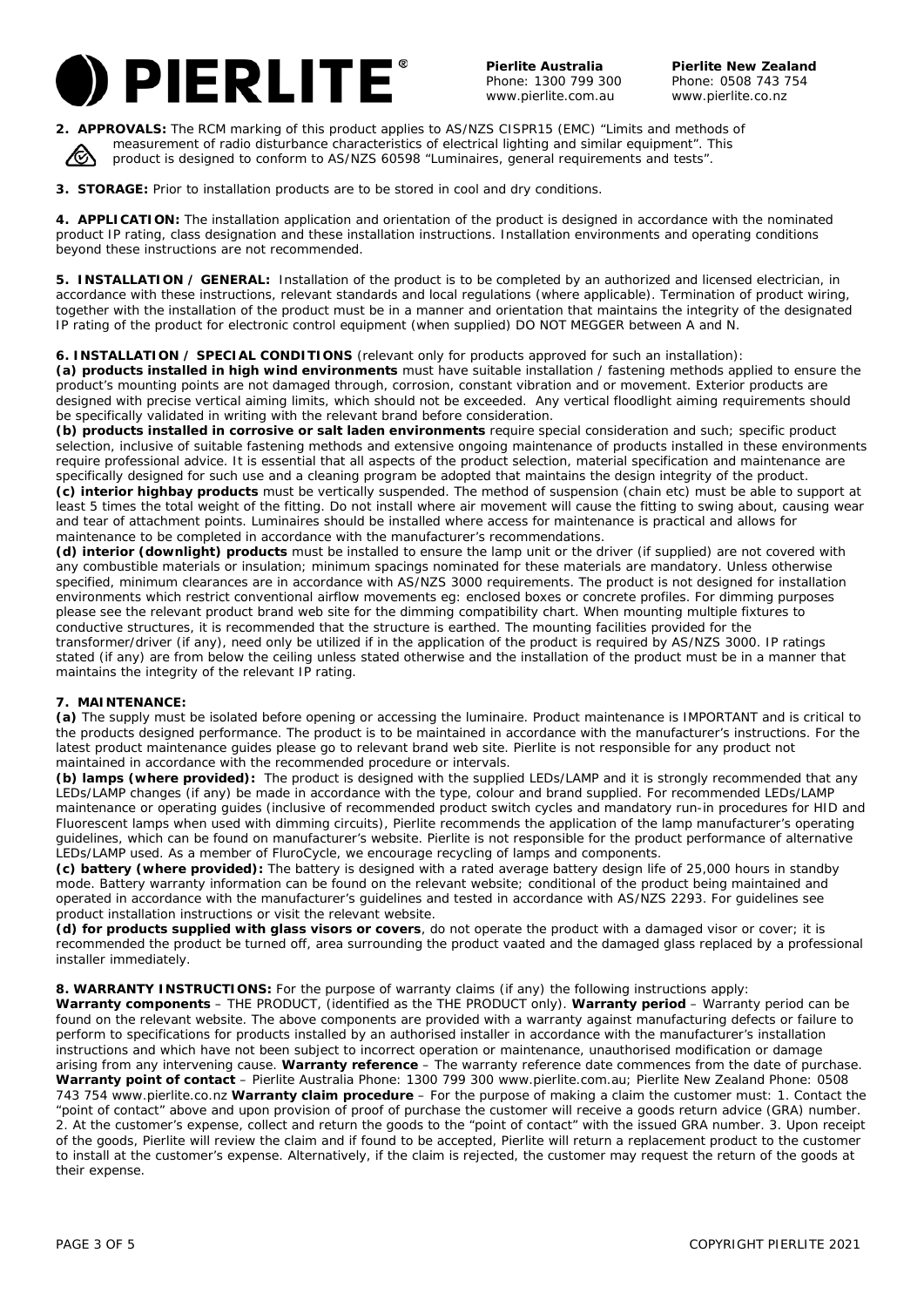

**Pierlite New Zealand** Phone: 0508 743 754 www.pierlite.co.nz

**Consumer Contracts** – The benefits to the customer given by the Pierlite warranty are in addition to other rights and remedies of the customer if the goods are the subject of a Consumer Contract under the Consumer Law. In that event the following statement is required to be brought to the Consumer's attention: – *Our goods come with guarantees that cannot be excluded under the Consumer Law. You are entitled to a replacement or refund for a major failure and for compensation for any other reasonably foreseeable loss or damage. You are also entitled to have the goods repaired or replaced if the goods fail to be of acceptable quality and the failure does not amount to a major failure.* **Limitation of Liability** – if the goods are not purchased by the customer under a Consumer Contract within the Consumer Law then but not otherwise; – (a) the Company is not liable in tort for any loss or damage suffered by the customer or by any third party; and (b) in no circumstances is Pierlite liable to the customer or to any third party for any loss of profits, loss of anticipated savings, economic loss or interruption of business or for any indirect or consequential loss (Consequential Loss). **Terms of Sale** – these Warranty provisions are in substitution for any inconsistent provisions in the Pierlite Terms and Conditions of Sale in so far as they apply to the Warranty components.

## **9. DRAWINGS**





SLA12349K19D2 – 1193.5 x 293.5 x 36.2 mm



# SLA12649K19D32 – 1193.5 mm x 593.5 mm x 37mm